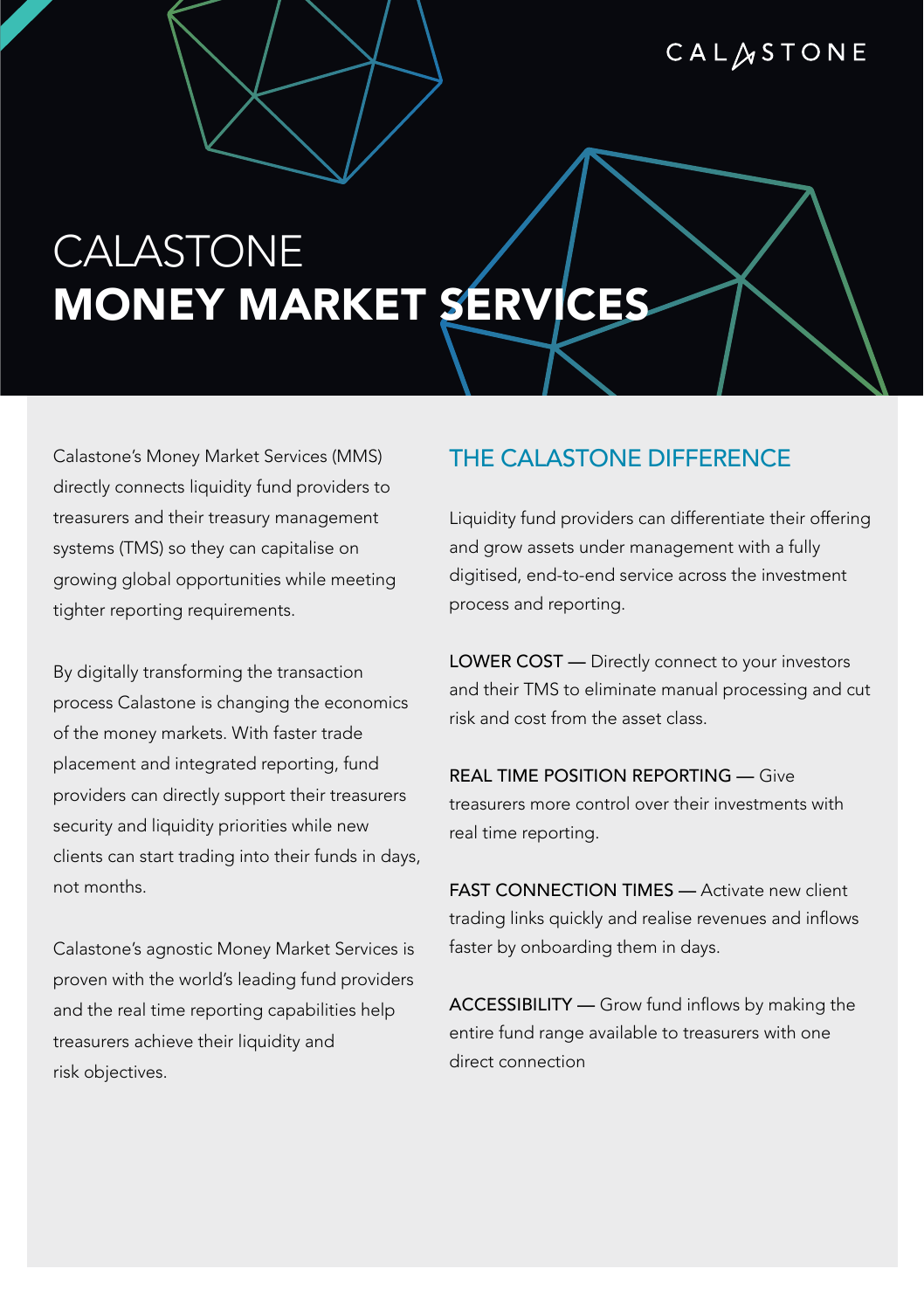### **Change the conversation with your liquidity investors and Treasury Management Systems (TMS)**

Calastone's MMS directly supports a treasurers security, liquidity and yield priorities by eliminating the unnecessary frictions posed by intermediaries and slow reporting.

### **CONNECTIVITY**

Directly connect to treasurers and their TMS for timely decision making and onboarding:

- Integrate reporting
- Improve time-to-market (for new clients)

#### RISK MANAGEMENT

Use a proven digital infrastructure to fully automate the trade process and obtain real-time reporting.

#### ACCESSIBILITY

Make all proprietary money market funds easily accessible to optimise inflows and revenue opportunities.



LIQUIDITY PROVIDER REQUIREMENTS

#### INVESTOR REQUIREMENTS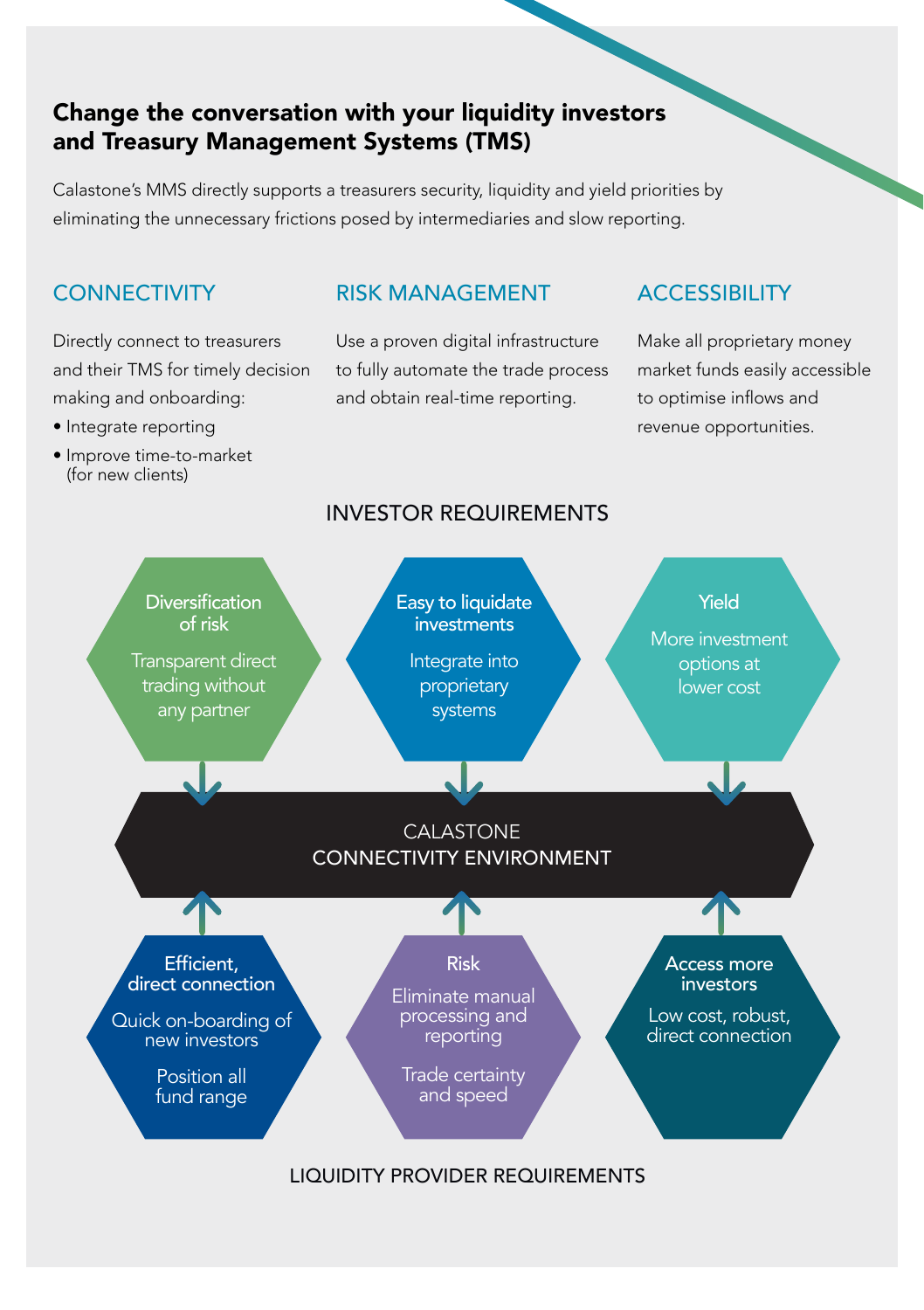#### **Proven technology that connects the liquidity ecosystem**

Calastone has strong credentials when connecting the global funds marketplace with digital solutions.

The new Calastone Distributed Market Infrastructure (DMI) uses distributed ledger technology to operate the world's largest investment fund network. It lets firms use real time transaction information to reconcile and manage their cash positions.

## FEATURES

INTEGRATION — Calastone's agnostic technology allows fund providers, portals, TMS' and treasury teams to connect using their preferred connectivity method and avoid the need to manage multiple connections with multiple business partners.

TRADE PLACEMENT — Treasurers can place all trades with Calastone, or a TMS, and have them automatically routed to their fund provider, or portal, for confirmation and action.

CASH SETTLEMENT — Calastone automatically instructs the fund provider's client bank to make payment upon order placement / redemption to eliminate the cumbersome and error prone process of rekeying information between systems.

SWEEPS — Instantly obtain investor cash balance information from any bank and any geography to automate the calculation and execution trades.

REPORTING — Investment information is automatically combined and shared with the treasury team, or made available via a TMS for download, to help fund provider clients invest quickly and meet their business requirements. This includes real time positions, rates and yields and gain / loss reporting.